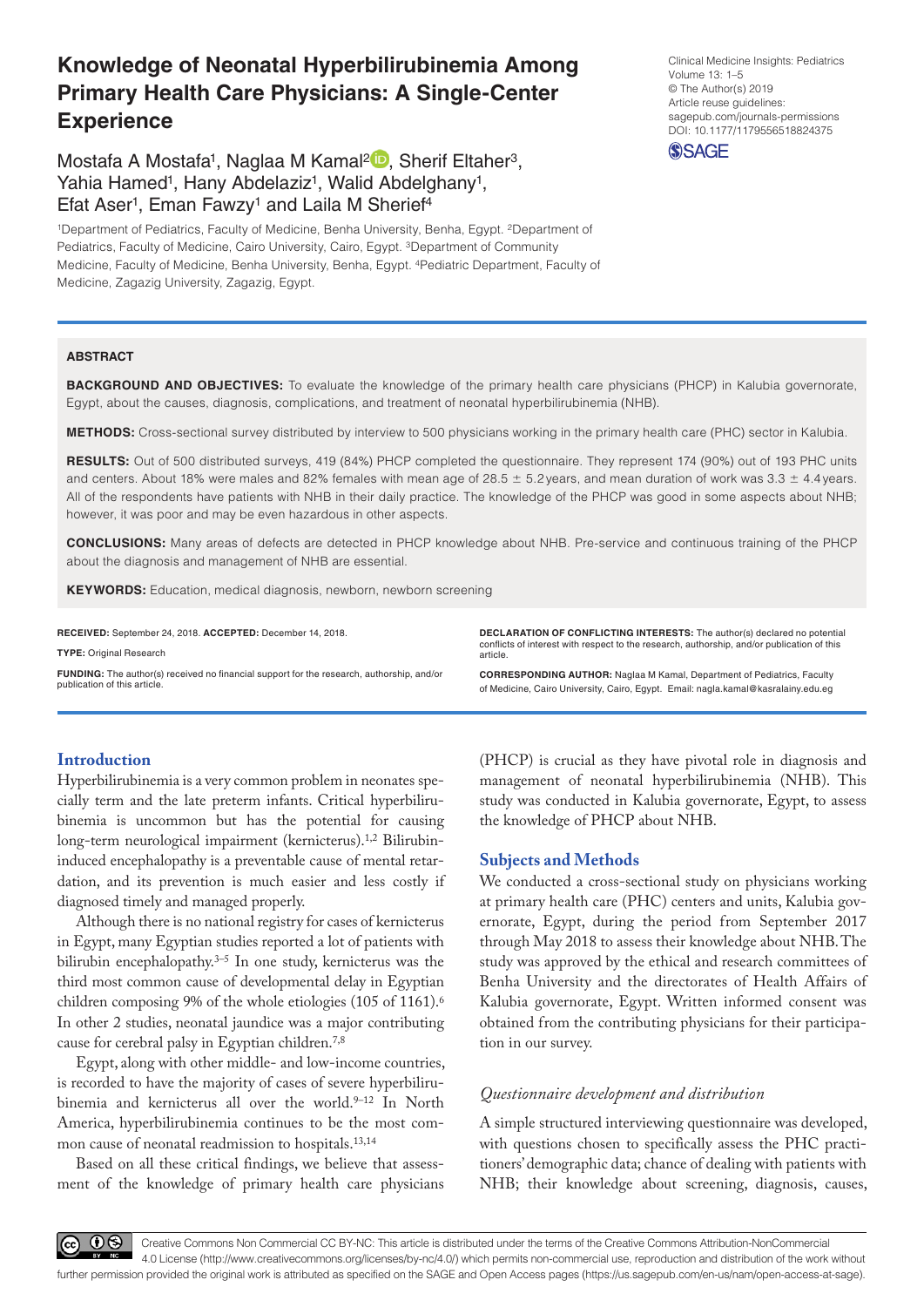complications, and management of NHB; and whether they received any special training about that.

The study questionnaire includes the following:

- 1. Demographic data: age, sex, work years in the PHC level, qualifications (MBBCh, Master's degree, Diploma, others), and place of work (Family Health center, Health office, Rural Health unit);
- 2. Chance of dealing with patients with NHB in the PHC center;
- 3. Knowledge about methods of screening and assessment of the severity of NHB: cephalocaudal evaluation, color of urine, color of stool, total serum bilirubin measurement, and transcutaneous bilirubinometry;
- 4. Knowledge about possible etiologies NHB: ABO incompatibility, RH incompatibility, sepsis, breast feeding, prematurity, and physiological;
- 5. Knowledge about alarming manifestations for development of complications of NHB: feeding refusal, convulsions, high-pitched cry, fever, arching of the back, and down turning eyes;
- 6. Knowledge about management of NHB: drugs like silymarin, phenobarbitone, and vitamins; phototherapy; and exchange transfusion;
- 7. Knowledge about recommended advice to the mother regarding her jaundiced baby: bring baby to the office, put baby in the sunlight, put baby in fluorescent light, stop breast feeding, and maintain breast feeding. Whether they received any special training in neonatal care especially regarding NHB and whether they feel that they need training if not received.

# *Questionnaire testing*

Before starting data collection, the questionnaire was distributed among a group of experts in this field, statisticians, and neonatologists. Test–retest reliability was applied, and the questionnaire proved to be reliable. Pilot study was also conducted and no modifications were done. The questionnaire was considered easy to complete and suitable for PHC level by those who participated in the pilot testing. A total of 500 questionnaires were distributed by interviewing the physicians during the monthly meetings of the PHC of each city. The survey was voluntary and no incentive was given to participants, and informed consent was taken from physicians who accepted to participate in the survey.

# **Statistical Analysis**

The collected data had been tabulated in Microsoft office Excel sheet and analyzed using Statistical Package of Social Science (SPSS) version 16.

Qualitative data were expressed in number and percent. Regression analysis was used to find out the independent predictors of the physcian knowlage. The accepted level of significance in this work was 0.05.

**Table 1.** Demographic data of the participants.

| 76 (18.2)      |
|----------------|
| 344 (81.8)     |
| $28.5 \pm 5.2$ |
| $3.3 \pm 4.4$  |
|                |
| 366 (87.4)     |
| 53 (12.6)      |
|                |
| 60 (14.3)      |
| 334 (85.7)     |
|                |

# **Results**

This study was carried out at the PHC centers and units of Kalubia governorate, Egypt, to assess the knowledge of the physicians working there about NHB.

A total of 193 PHC centers, in which 612 physicians are working, were included. Questionnaire was distributed to 500 physicians; among them, 419 (84%) working at 174 (90%) PHC centers completed it.

Their demographic data are listed in Table 1, which shows that only 12.6% of them received postgraduate training, master's degree, and only 14.3% received neonatal care training. All of them encountered patients with NHB in their daily practice.

In total, 87% of them knew that total serum bilirubin measurement is the most important method for screening and assessment of the severity of NHB.

Only 33% knew about transcutaneous bilirubinometry. On the other hand, 61% had used cephalocaudal evaluation as method of NHB evaluation (Table 2).

Most of the physicians had the correct knowledge that physiological hyperbilirubinemia is the most known cause followed by ABO and RH incompatibilities. Only small percentage knew about sepsis, G6PD, and prematurity (Table 3).

Regarding alarming signs for complications of NHB, 81% mentioned convulsions. Fourteen percent mentioned highpitched cry (Table 4).

On assessment of the knowledge about management, nearly 90% of physicians mentioned phototherapy and exchange transfusion. Continuing breast feeding was recommended by 75% of physicians. On the other hand, a considerable percentage of them, up to 44%, used drugs, vitamins, and other medications (Table 5). Regression analysis showed that the physicians' Duration of work, Level of education and receiving Neonatal care training were significant predictors of knowledge score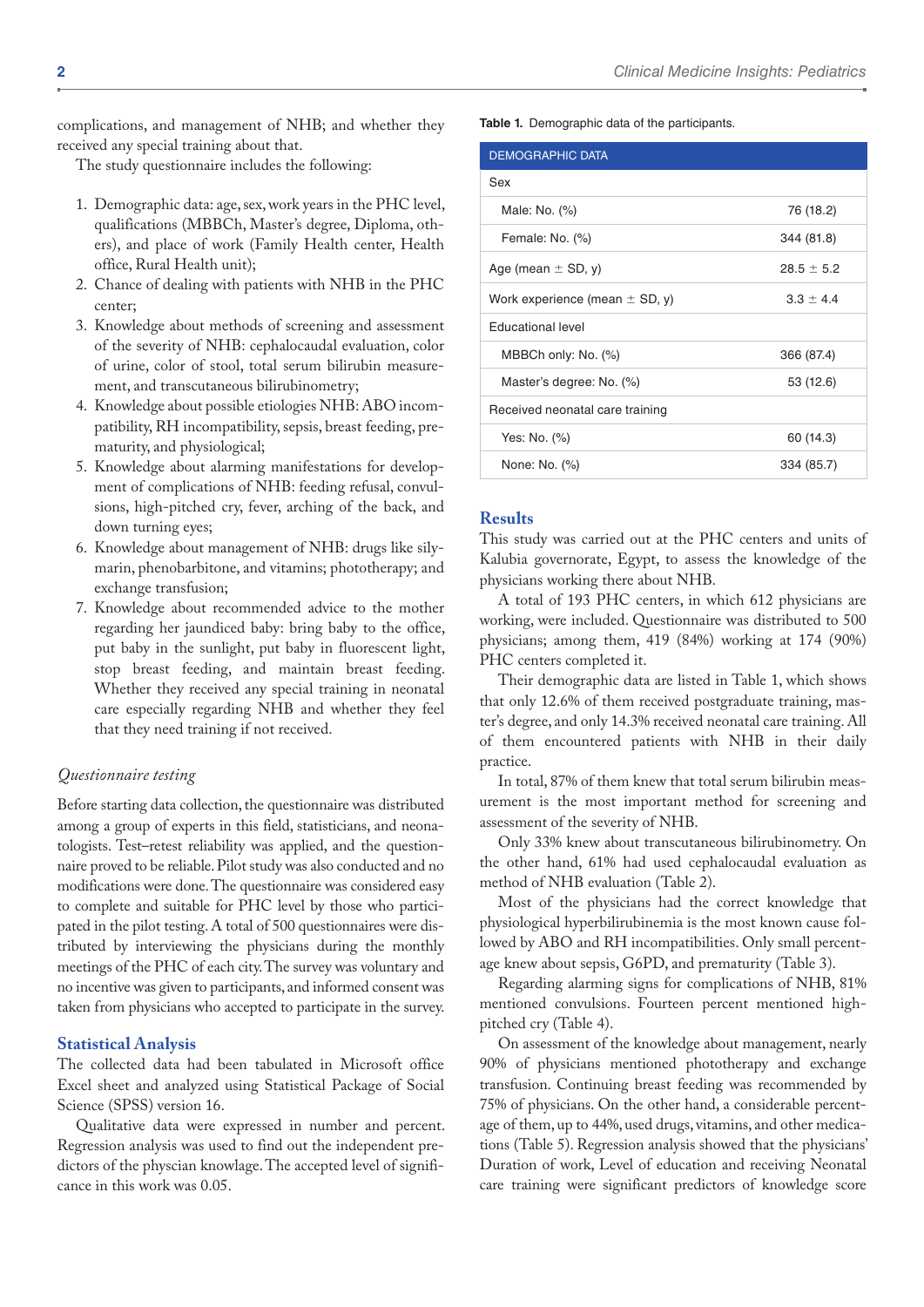**Table 2.** Knowledge about methods of screening and assessment of the severity of neonatal hyperbilirubinemia.

| <b>VARIANT</b>                   | NO. (%)    |
|----------------------------------|------------|
| Cephalocaudal evaluation         | 256 (61.0) |
| Total serum bilirubin assessment | 365 (87.1) |
| Transcutaneous bilirubinometry   | 138 (33.0) |
| Color of urine                   | 117 (27.9) |
| Color of stool                   | 77 (18.4)  |

**Table 3.** Knowledge about causes of neonatal hyperbilirubinemia.

| CAUSES OF NEONATAL HYPERBILIRUBINEMIA | NO. (%)    |
|---------------------------------------|------------|
| ABO incompatibility                   | 357 (85.2) |
| Rh incompatibility                    | 331 (79.0) |
| Sepsis                                | 201 (48.0) |
| G6PD                                  | 203 (48.4) |
| Prematurity                           | 313 (74.7) |
| Physiological                         | 401 (95.7) |

**Table 4.** Knowledge about alarming signs for complications of neonatal hyperbilirubinemia.

| <b>SIGN</b>         | NO. (%)    |
|---------------------|------------|
| Refusal of feeding  | 233 (55.6) |
| Convulsions         | 343 (81.6) |
| High-pitched cry    | 62 (14.8)  |
| Fever               | 141 (33.6) |
| Arching of the back | 42 (10.0)  |
| Muscle tone changes | 57 (13.6)  |

#### **Table 5.** Knowledge about lines of management of neonatal hyperbilirubinemia.

| <b>MANAGEMENT INTERVENTIONS</b>       | NO. (%)    |
|---------------------------------------|------------|
| Drugs (like silymarin)                | 182 (43.4) |
| Drugs (like phenobarbitone)           | 55 (13.1)  |
| Vitamins                              | 201 (48.0) |
| Recommendations to the mothers        |            |
| Expose the baby to sunlight           | 57 (13.6)  |
| Expose the baby to fluorescent light  | 125 (29.8) |
| Continue breast feeding               | 317 (71.6) |
| Phototherapy and exchange transfusion | 379 (90.4) |

|                         | <b>BETA</b> | 95% CI FOR<br>BETA* |       | P VALUE.  |
|-------------------------|-------------|---------------------|-------|-----------|
| Age                     | 0.121       | $-0.067$            | 4.84  | >0.05     |
| Sex                     | 0.091       | $-0.013$            | 4.025 | >0.05     |
| Duration of work        | 0.223       | 1.25                | 3.58  | < 0.001   |
| Level of education      | 0.368       | 5.21                | 7.35  | < 0.001   |
| Neo-natal care training | 0.28        | 3.21                | 5.64  | $<$ 0.001 |

\*Confidence Interval

among the studied physicians (P< 0.001), while physicians' age and sex was non significant predictors for it (Table 6).

Finally, most of the contributing physicians agreed that they need training about neonatal care especially about NHB.

### **Discussion**

Hyperbilirubinemia is a real common problem in neonates with a potential for causing serious sequels if not properly treated that made the basis of this study as we aimed to assess the knowledge of the PHC physicians who are usually the first ones who face and assess these patients and in turn directly affect the outcome of disease.

 Most of the newborns visit the PHC units within the first 6days of life for neonatal thyroid gland function screening (83.3%) and this figure increased to 95% at 14th day of life,15 or for BCG vaccine which is commonly given within the first week of life. This gives opportunity for early detection and proper management for NHB. So the PHCP are the closest health care providers to the community. They face jaundiced babies in their PHC units before pediatrician so they play an important role in recognition and referral of jaundiced babies at risk of developing complications.

In this study, we chose Kalubia governorate as it is a good representative of different Egyptian governorates by having both rural and urban areas.

As we expected, all of the contributing physicians face patients with NHB in their daily work. Although there is Egyptian board training for family medicine, most of the PHC doctors are general practitioners, freshly graduated, and have no subspecialty or postgraduate training.

Total serum bilirubin measurement was the most commonly known method by them (87.1%) for screening and assessment of the severity of NHB. This was comparable to the results of American and British studies, as the studied pediatricians used it in 87.4% and 87% of their patients with clinical NHB, respectively.16,17 It is the most common test used in neonatal units.18

Blood sampling is painful, relatively expensive, and causes psychic stress for the parents; moreover, the laboratory services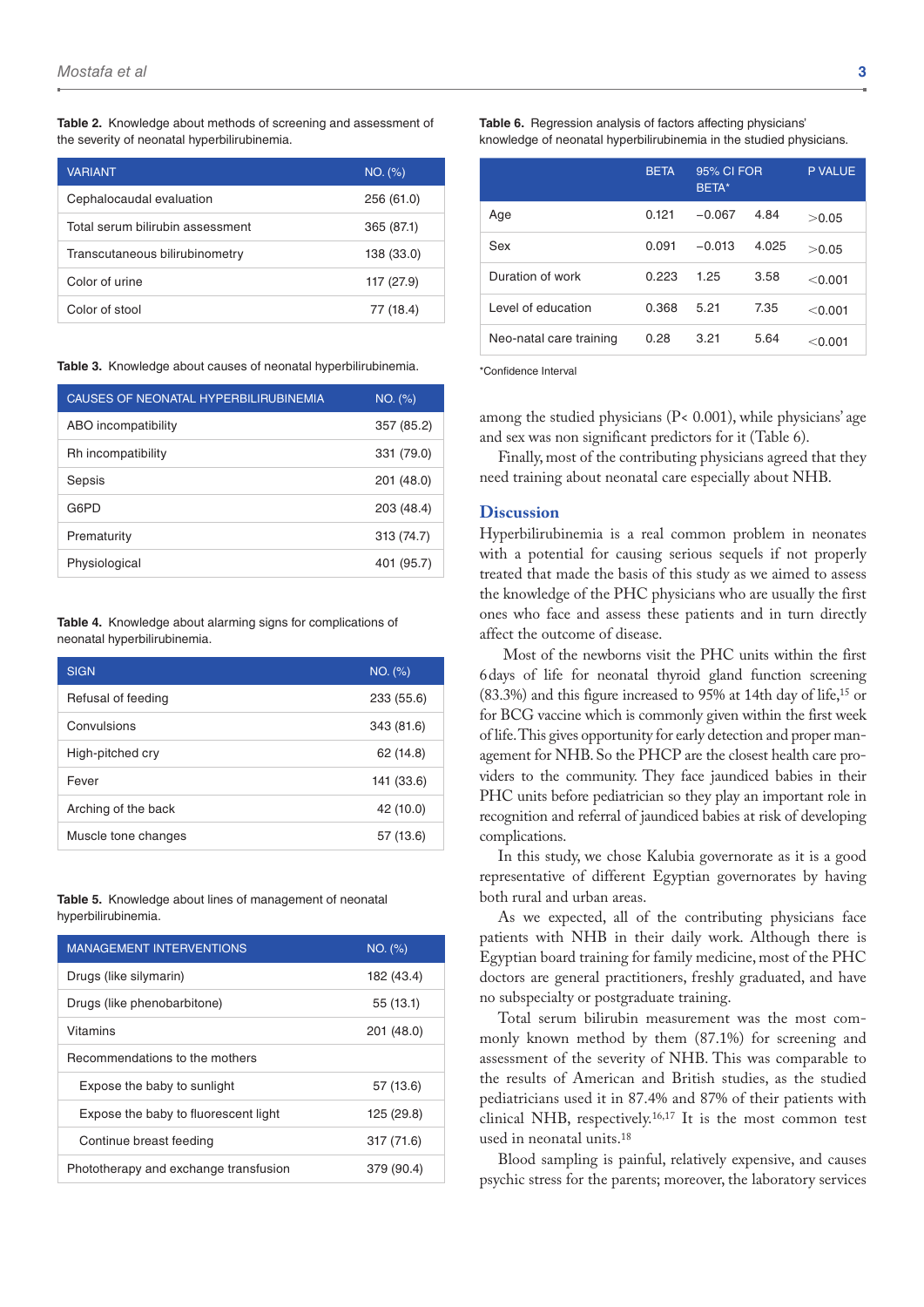are not available in all PHC units, especially in rural areas but it is the most accurate.

In this respect, it is of concern to mention that De Luca et al19 were the first to describe bilirubin nomogram from European neonates. De Luca et al<sup>20</sup> further compared bilirubin nomograms from different populations and found some differences across different populations.

Around 61% of PHCP assessed the severity of neonatal jaundice by visual cephalocaudal evaluation inspecting the skin or sclera which is rapid and cost-free, but it is not sufficiently accurate, especially when applied to newborns with dark skin.21,22 On the other hand, transcutaneous bilirubinometry was known by 33% of them, but it was not used due to its unavailability at the level of PHC facilities. It is only available in most of the general hospitals. Transcutaneous bilirubinometry is fast, noninvasive, and relatively inexpensive and has been shown to correlate well with serum bilirubin levels in term and near-term infants.<sup>23</sup> Petrova et al16 reported higher utilization (77.9%) of the cephalocaudal progression of jaundice and lower utilization (16.1%) of transcutaneous bilirubinometry in their study on pediatricians. However, Chowdhury et al<sup>17</sup> reported that 34% of pediatricians used visual assessment and only 1% of studied group used the transcutaneous bilirubinometry as a sole method for NHB evaluation.

Questions about etiology revealed an area of good knowledge as most of them choose physiological jaundice, and ABO and RH incompatibilities as the most common causes of NHB. It was of concern that only small percentage of them knew about prematurity, neonatal sepsis, and G6PD as important causes of NHB which they should investigate for.

Gamaleldin et al<sup>3</sup> reported that ABO and Rh incompatibilities and neonatal sepsis are the most common causes of severe hyperbilirubinemia in Egypt and most of middle- and lowincome countries.24

Bilirubin encephalopathy is the most serious complication of NHB. It refers to the acute manifestations of bilirubin toxicity seen in the first few weeks after birth with initial signs including lethargy, hypotonia, and poor suck progressing to hypertonia, high-pitched cry, and eventually seizures and coma. Our study revealed a great misconception of the participants about the signs of acute bilirubin encephalopathy as most of the respondents chose convulsions which is a terminal sign that means that permanent sequels is highly expected. They greatly missed other early signs which mean that a lot of patients will be missed. Fever was mentioned by 34%, but unfortunately it is not considered a sign of complication (Table 4).

Regarding management, majority of physicians had correctly chosen phototherapy and exchange transfusion with recommendation to continue breast feeding in 75.5% of them. All pediatricians (100%) in the study by Petrova<sup>16</sup> recommended continuation of breast feeding, while 13% of pediatricians and 16% of neonatologists interrupted breast feeding in the study by Gartner et al<sup>25</sup>; on the other hand, 44% of family physicians recommended continuation of breast feeding in the study of Madlon-Kay.26

Considerable number of the studied PHCP wrongly recommended using oral silymarin and multivitamins, and minority recommended phenobarbitone.

Although phenobarbitone enhances conjugation and excretion of bilirubin, its use is prohibited as it has sedative effect and long-term hazardous sequlae.27 No evidence supports the use of silymarin and vitamins.19

Around 13.1% of the study physicians recommended to put babies in sunlight compared to only 1.1% of the pediatricians in the study by Petrova,16 while family physicians in the study by Madlon-Kay26 reported the highest percentage (28%). Although sunlight provides sufficient irradiance in the 425- to 475-nm band to provide phototherapy, a study has shown filtered sunlight to be a cheap, safe, and efficacious alternative to conventional phototherapy in the treatment of jaundice in African newborns,<sup>28</sup> practical difficulties involved in safely exposing a naked newborn to sunlight, either indoors or outdoors (avoiding sunburn), preclude the use of sunlight as a reliable therapeutic tool, and it is therefore not recommended.<sup>19</sup> Tridente and De Luca<sup>29</sup> compared the efficacy of light-emitting diode versus other types of phototherapy and found no significant difference.

We consider all these practices are dangerous trend as reliance on unproven medications or recommendations in the management of hyperbilirubinemia is very hazardous. From our experience, the false sense of security that these practices create in mothers of affected infants often leads to delayed presentation of such babies in hospital with severe hyperbilirubinemia and acute bilirubin encephalopathy as proved by some Egyptian studies.<sup>3,5</sup> Not only this, but we also noticed that these mothers recommend these practices to their relatives and neighbors as the cases of jaundice apparently improved as majority of the cases are physiological jaundice which improve spontaneously.

# **Conclusions**

Although the knowledge of the PHCP is good in some aspects about NHB, it is poor in other aspects. We also thought that improving this knowledge will help in proper and early management of NHB in Egypt and similar countries and will decrease the frequency of its long-term complications. We recommend application of pre-service and on-the-job training for PHCP about neonatal care especially NHB.

# **Author Contributions**

MAM set the idea of the study and designed the study. MAM, NMK, and LMS reviewed literature, drafted the manuscript, and critically analyzed the data. SE performed data analysis. MAM, EA, HA, and WA performed the survey and collected data. All authors reviewed and approved the manuscript for final publication.